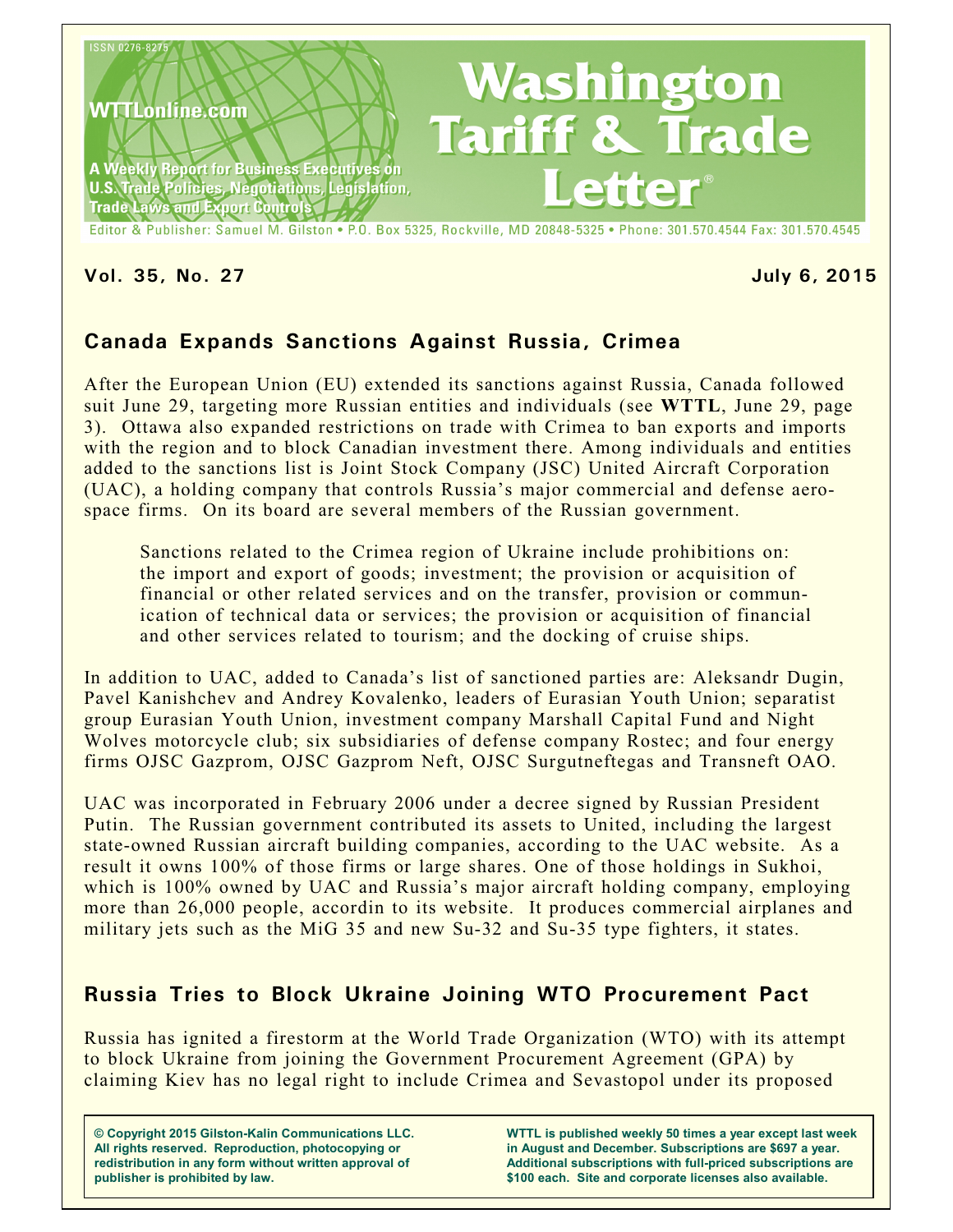accession protocol. Moscow's move quickly drew a strong condemnation from Canada. "The stunt pulled by the Putin regime at the World Trade Organization is another desperate attempt to legitimize its illegal occupation and annexation of Crimea. Canada has been clear: whether it takes five months or 50 years, we will never recognize this annexation as being the genuine will of the Ukrainian people," said Canadian International Trade Minister Ed Fast in a July 2 statement (see story page 1).

The confrontation has become a sensitive issue at the WTO because the GPA has been one of its success stories as other trade talks have stalled. It also has further thrust the WTO into the middle of the international opposition to Russia's invasion of Ukraine and the trade disputes that have emerged from sanctions against Russia and separatists in Eastern Ukraine.

Russia signaled its opposition to Ukraine's GPA accession in a June 16 letter, which WTTL has obtained, to the GPA committee chairman. The letter referred to Ukraine's draft final GPA accession offer, which included Crimea. "Please note that the Crimea Federal District and the Federal city of Sevastopol are integral parts of the Russian Federation. Any entity or enterprise, established in the Russian Federation, including in that District or City, cannot be subject to GPA commitment of any other Member, except the Russian Federation," wrote the Russian ambassador to the WTO.

In a July 2 letter, which WTTL has also obtained, Canada's ambassador to the WTO objected to Russia's claim. "Canada does not recognize the Russian Federation's claim in this regard and views the Russian Federation's annexation of the Autonomous Republic of Crimea and the City of Sevastopol as illegal under international law," Ambassador Jonathan T. Fried wrote to the GPA committee chairman.

The letter noted the United Nations resolution calling on members not to recognize the change in the status of Crimea and Sevastopol due to Russia's invasion and annexation of the territory. "Pursuant to this resolution, Canada urges all GPA Parties to expressly reject the Russian Federation's claim to these regions," Fried wrote. "Furthermore, as the Russian Federation is not a Party to the WTO Agreement on Government Procurement, the Russian Federation has no role in determining the terms on which any WTO Member may accede to the Agreement on Government Procurement," he declared.

## **Obama Praises Bipartisan Effort on Trade Legislation**

President Obama surrounded himself with Republicans and Democrats at a White House ceremony June 29 where he signed bills enacting fast-track trade promotion authority (TPA) (H.R. 2146) and a combination of Trade Adjustment Assistance (TAA) and trade preferences (H.R. 1295). In his pre-signing remarks, Obama praised the bipartisan effort that got the measures passed. "I think it's fair to say that getting these bills through Congress has not been easy," he said, drawing laughter from the assembled audience.

"Although Congress is on recess, I think it's important to acknowledge Speaker John Boehner and Leader Mitch McConnell; Senators Orrin Hatch, Ron Wyden and Patty Murray; Congressmen Paul Ryan, Ron Kind and Pat Tiberi. And thanks to all the senators and representatives who took tough votes and encouraged their colleagues to do the same," he said. Among the lawmakers standing behind Obama as he signed the bills were Reps. Pat Tiberi (R-Ohio), Dave Reichert (R-Wash.), Ron Kind (D-Wis.) and John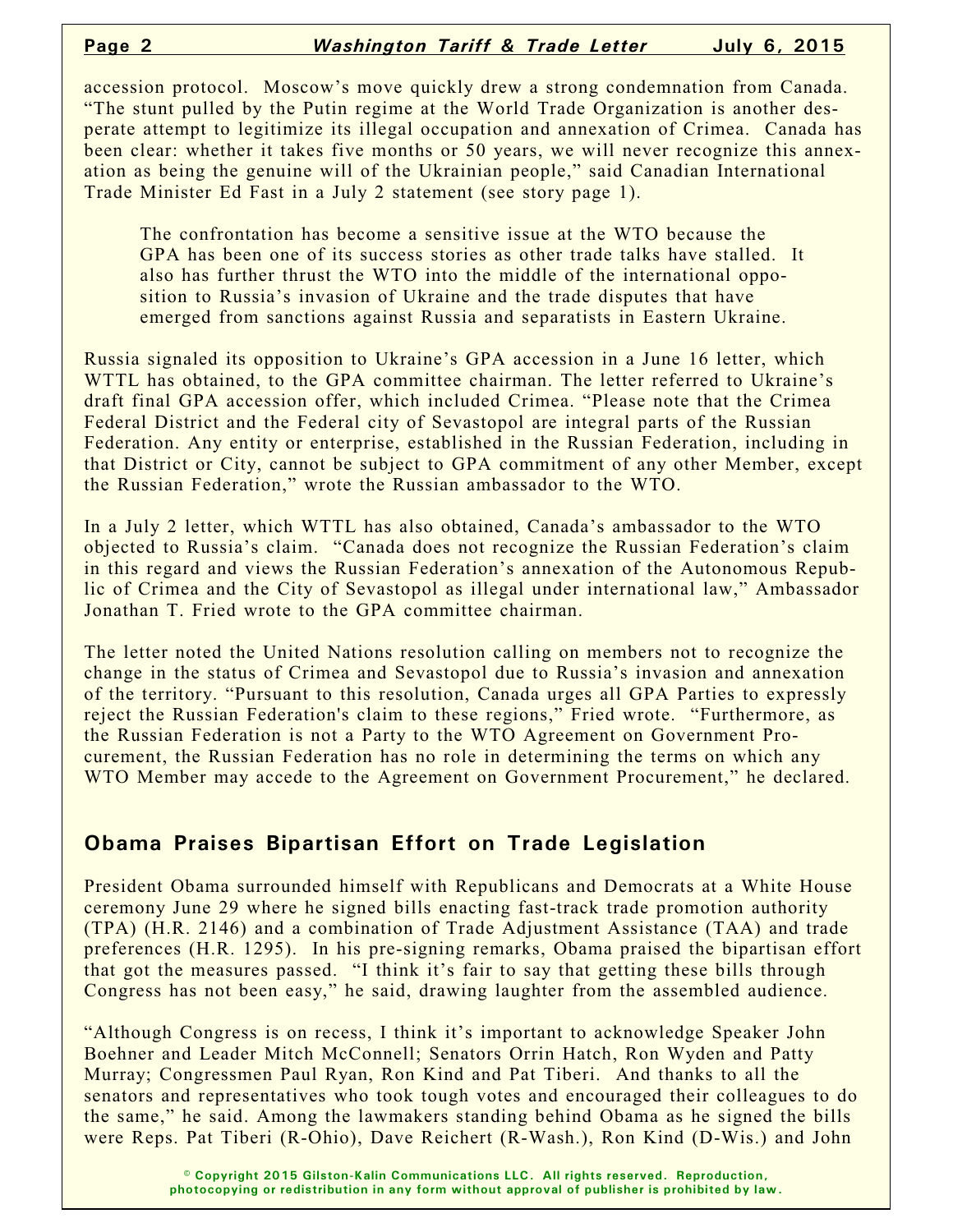Delaney (D-Md.). "This was a true bipartisan effort. And it's a reminder of what we can get done – even on the toughest issues -- when we work together in a spirit of compromise," he said. "Let me just make one more comment. The trade authorization that's provided here is not the actual trade agreements. So we still have some tough negotiations that are going to be taking place," Obama noting that any final trade deal will be "posted on a website for a long period of time for people to scrutinize, and take a look at, and pick apart."

The trade debate "on the particular provisions of trade will not end with this bill signing. But I'm very confident that we're going to be able to say at the end of the day that the trade agreements that come under this authorization are going to improve the system of trade that we have right now. And that's a good thing," he stated.

## **Court Upholds Constitutionality of Duty Pre-Payments**

The requirement for importers to pre-pay duties before challenging Customs liquidation is constitutional, the Court of Appeals for the Federal Circuit (CAFC) ruled June 30. The appellate court upheld a similar finding by Court of International Trade (CIT) then-Chief Judge Gregory Carman, agreeing that the requirement, which dates back to the earliest days of Customs law, does not violate the Fifth Amendment's Due Process Clause. In *International Custom Products (ICP), Inc. v. U.S.,* the CAFC acknowledged that the importer faced having to pay a very high duty on the sauces it was importing. ICP challenged the Customs notice at the CIT before paying the duty.

"Requiring pre-payment of duties owed undoubtedly burdens an importer, and we appreciate the harsh reality that requirement imposes here, as ICP must pay almost \$28 million before it can commence suit in the Trade Court. But we nonetheless hold that the pre-payment requirement does not deny ICP the fundamental processes of fairness required by the Fifth Amendment," wrote Circuit Judge Alan Lourie for the three-judge panel.

ICP's underlying suit dates back to 2005 when it protested a Customs notice changing an earlier ruling letter on the classification of a "white sauce" it was importing. The initial ruling classified the product as white sauce but a later notice reclassified it as a dairy sauce with a higher duty rate. The suit has gone through several rulings and appeals over the decade (see **WTTL**, June 30, 2014, page 10).

"The pre-payment requirement at issue simply conditions the government's waiver of sovereign immunity in suits over the denial of a protest," Lourie noted. "The Supreme Court has also held that pre-payment of monies owed similarly conditions the government's waiver of immunity," he added, citing *Cheatham v. United States*, in which the high court said "the government has the right to prescribe the conditions on which it will subject itself to the judgment of the courts."

Other federal court rulings have reached a similar conclusion. "Even when the government waives its immunity, a plaintiff lacks carte blanche to file suit," he wrote. Any waiver is subject to the terms and conditions under which the government consents to be sued, he said, citing *NEC Corp. v. U.S.* Lourie argued that the pre-payment requirement has been a fixture of Customs laws since the founding of the republic. "The first tariff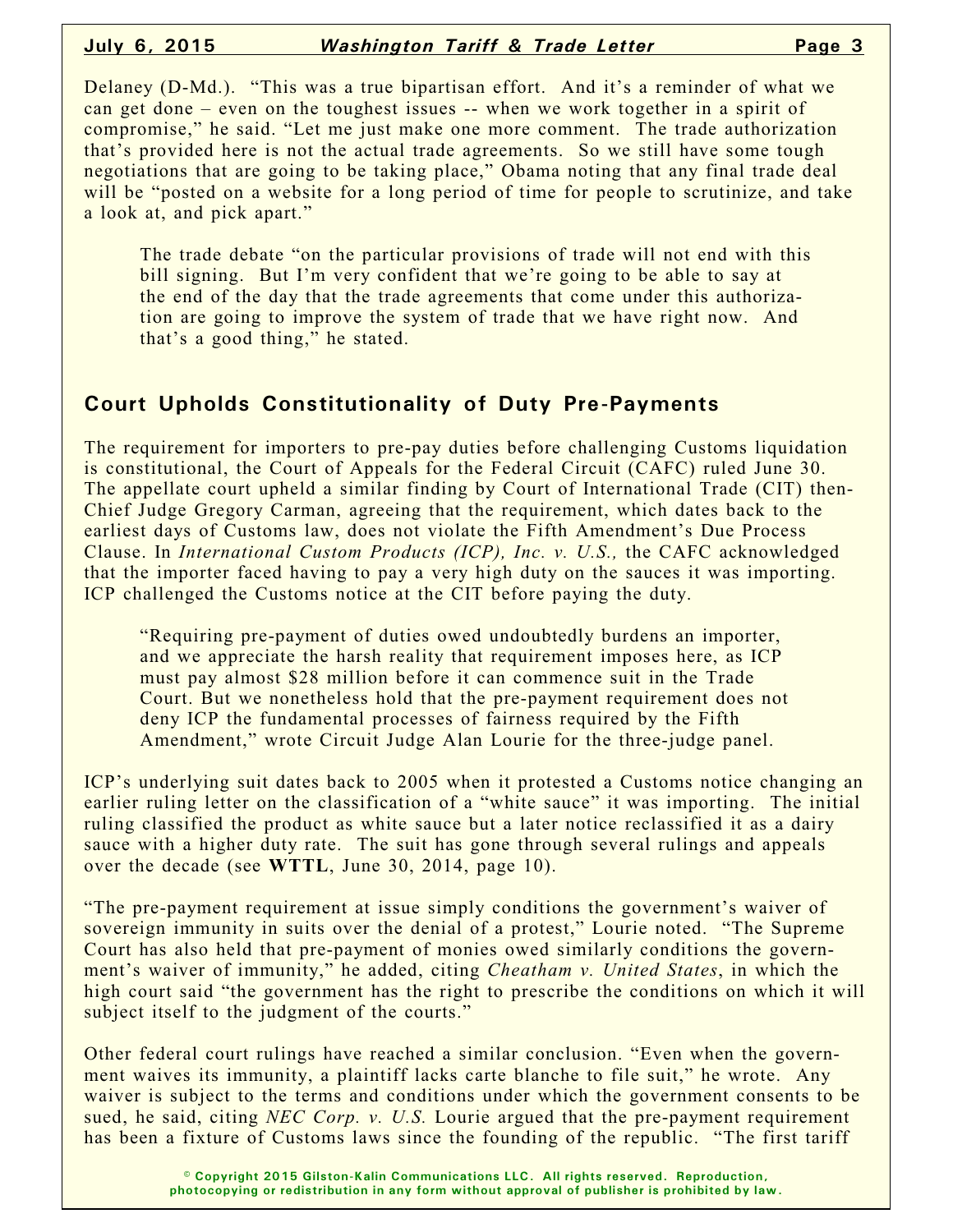statutes lacked any mechanism for importers to directly challenge a duty rate," he noted, citing the Act of July 4, 1789. "Thus, an importer wanting to challenge a rate had to pay the duty and then sue the customs collector for a refund in a common law court," he wrote. That requirement was codified in 1845, and now resides in 28 U.S.C. Section 2637(a), Lourie noted.

ICP won some consolation with a June 24 ruling from Carman, who awarded the firm an unspecified amount of legal fees for its long fight against the failure of Customs to follow legal requirements when it changed the ruling letter's classification of ICP's sauce through a notice. Carman waived the customary fee limits authorized under the Equal Access to Justice Act, accepting the argument that ICP's lawyers in the case required special skills. Nonetheless, he cut the total requested payment by 33% "to reimburse Plaintiff's appropriate expenses without exceeding what is permissible."

In granting the fees to ICP, Carman harshly criticized the way Customs handled the classification change. "The record, considered as a whole, establishes that the government position was rooted in a desire to avoid the timely revocation process. At least in part, this was intended to clear a path for a fraud or criminal investigation that never bore fruit. CBP knew at the time that revocation could not properly be avoided, and yet CBP chose to proceed without revocation," Carman wrote (slip op. 15-68).

"The multiple attacks on the Ruling Letter's validity and applicability stem from this effort. The government position can thus best be summarized as an attempt to promote various post-hoc justifications for taking action CBP knew to be improper," he added. The government's position was not founded on a reasonable basis both in law and fact, nor justified to a degree that could satisfy a reasonable person, he concluded.

## **BIS Responds to Concerns About Cybersecurity Proposal**

The Bureau of Industry and Security (BIS) has responded to some negative reaction it has received to its proposed rules on cybersecurity products with an extensive set of frequently asked questions (FAQs) on its website. The explanations attempt to answer concerns that research into network vulnerability might get caught under changes proposed in May (see **WTTL,** May 25, page 8).

"It is BIS's understanding that there is no technical basis to distinguish defensive products from offensive products (i.e., a defensive product may be used offensively)," one FAQ noted. It acknowledged that some testing products might be caught under controls implementing changes that the Wassenaar Agreement had adopted in 2013.

"As noted in the preamble to the proposed rule, some penetration testing products marketed as defensive products meet the technical description of such command and delivery platforms in the new control list entries. BIS is not aware of other defensive products that would be caught by the proposed rule, but would welcome comments on this," it said. In general, BIS confirmed that research itself would not be controlled.

"A license would not be required simply to conduct research, unless there was an associated transfer or deemed export of controlled technology, software, or source code,"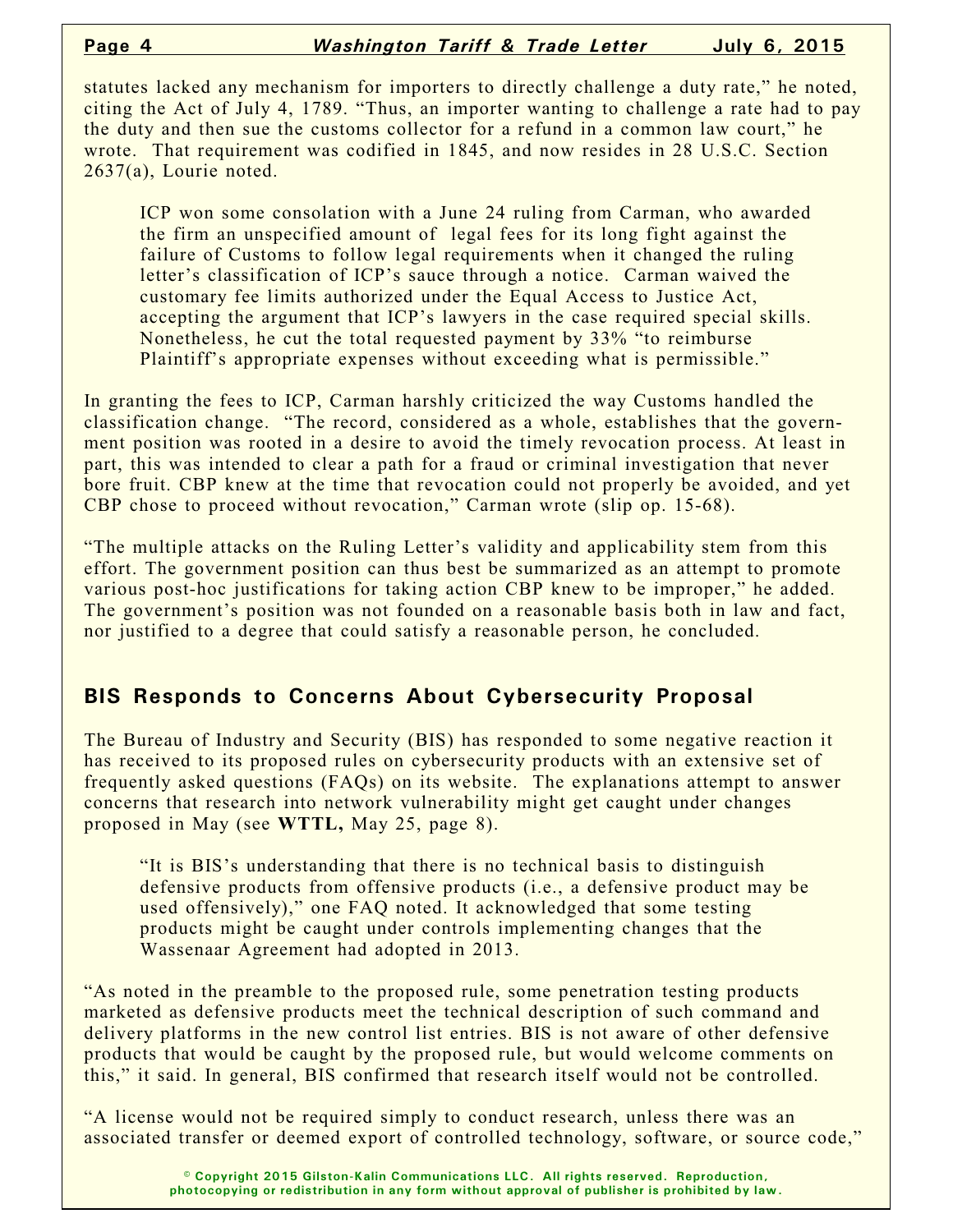it said. In addition, published research is not controlled. "Information that is published, or released at an open conference, is not subject to the EAR. That section also specifies that it would not be an export to transfer the technical data to conference organizers with the intent that it will be published at the conference," BIS added.

A new control in the proposed rule involves "carrier class IP network," which is not defined in the proposal "because it was difficult to put precise technical parameters around this concept," BIS noted in the FAQ. The term "is meant to specify systems that sit at a national level (or large regional) IP backbone and handle data from an entire city or country," it said.

"In terms of IP network surveillance systems, this is meant to exclude systems that can only handle smaller data streams or networks, such as those for a campus or a neighborhood. This control does not capture systems that can only analyze data from one person or a small group of people at a time," BIS added.

#### **White House Steps into Fight for Ex-Im Bank**

As the charter of the Export-Import Bank (Ex-Im) expired June 30, the White House stepped into the battle for its reauthorization, blaming a "vocal minority" for blocking legislation to renew the charter. A White House fact sheet posted June 30 listed on a state-by-state basis Ex-Im financing for firms in all 50 states and the District of Columbia from 2009 to 2014 (see **WTTL**, June 29, page 4).

"Despite the strong bipartisan support for reauthorization, the Republicancontrolled Congress has gone into recess without holding a meaningful vote on Ex-Im, allowing Ex-Im to lapse on July 1 for the first time in history after 16 reauthorizations, 81 years of continuous operation, and a record of supporting a level playing field for American businesses and American workers," the fact sheet declared.

"Unfortunately, a vocal minority in Washington is putting ideology ahead of American workers. That puts real American jobs at risk — at businesses small and large — and harms our global leadership," it continued, repeating arguments made by Ex-Im officials and bank supporters for the last year. "When Ex-Im lapses, China and other foreign rivals will pick up the slack, putting American businesses and American workers at a disadvantage," it said.

Meanwhile, Ex-Im moved into its uncharted mode by revamping its website. Instead of the usual variety of click options, the page contains a plain message. "Ex-Im Bank has received numerous questions about what will happen if its authorization is not extended. Naturally, we understand that this uncertainty is causing serious concern among businesses and their workers across the country as thousands of entrepreneurs try to make long-term plans to grow, hire, and invest in innovation," it said.

"A lapse in authority beginning on July 1, 2015, will mean the Bank and any of its delegated authority lenders cannot authorize any new transactions. All preexisting loans, guarantees, and insurance policies will continue in full force and effect. We will process and close all previously approved transactions, which will also continue in full force and effect according to their terms," it added. "The Bank will continue to manage all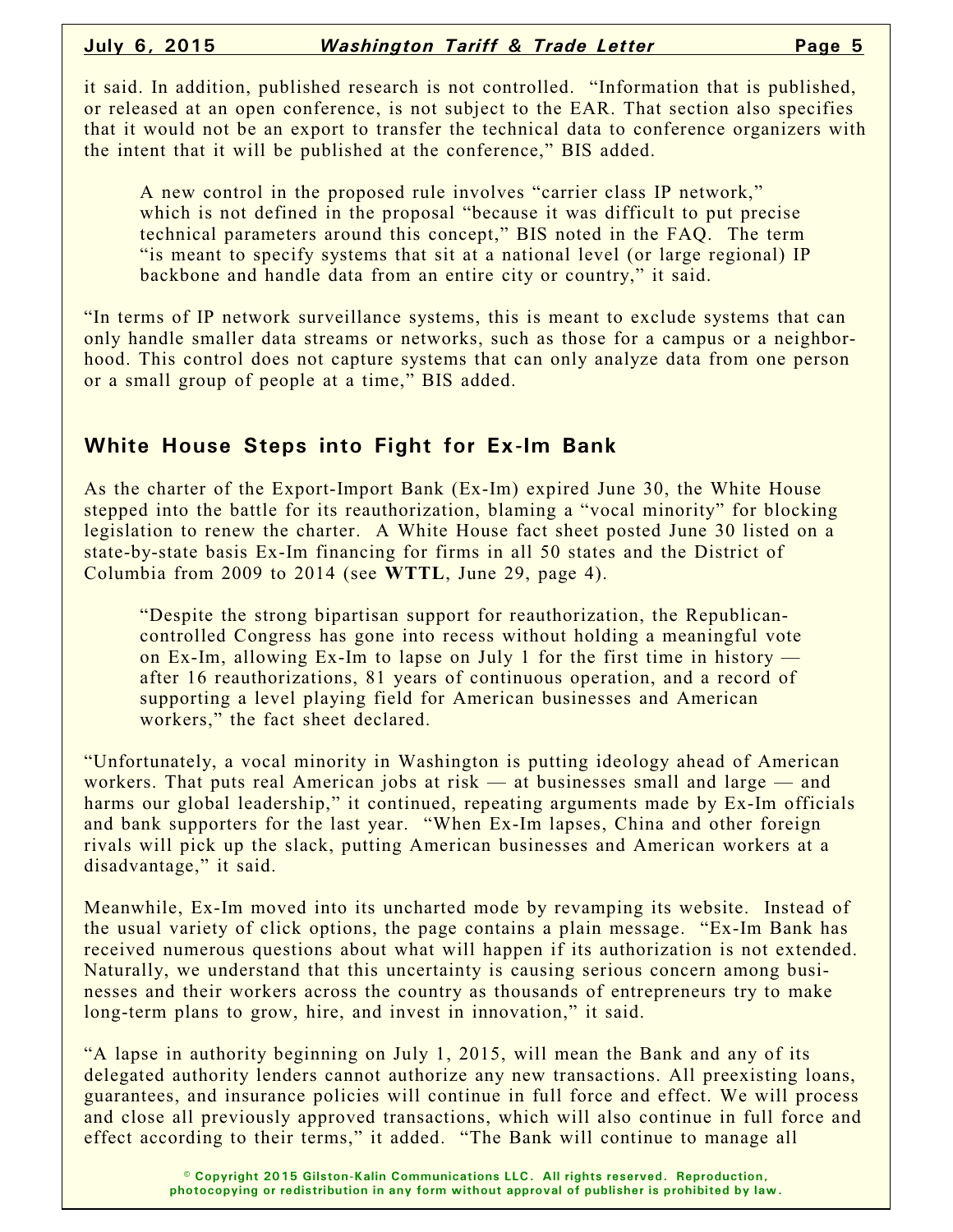transactions in its portfolio until maturity, including issuing waivers and amendments (other than those which increase the Bank's exposure). We are fully appropriated through FY2015 and will be able to continue operating after July 1, 2015. If you have any questions, please call your Ex-Im business representative or call 1-800-565-EXIM, or 202-565-EXIM," it advised.

Separately, six Senate opponents of the bank wrote to Ex-Im President and Chairman Fred Hochberg, asking him to provide them by July 15 "a timeline for completion of orderly liquidation" of the bank. The July 1 letter, first reported by Politico, from Sens. Ted Cruz (R-Texas), Mike Lee (R-Utah), Rand Paul (R-Ky.), Mario Rubio (R-Fla.), Ben Sasse (R-Neb.) and Pat Toomey (R-Pa.), also asked Hochberg to tell them how the bank plans to dissolve its board of directors, return its property to the General Services Administration and close down its website.

## **U.S., Brazil Seek Closer Trade and Investment Ties**

The U.S. and Brazil tried to use the visit of Brazilian President Dilma Rousseff to Washington June 30 to overcome some recent and long-term disagreements, including over U.S. spying on Rousseff. After her talks with President Obama, the two leaders issued a communique calling for closer trade and investment ties, including in the defense area and on taxes. For Brazil, the most important achievement that preceded the meeting was the lifting of U.S. ban on Brazilian beef.

The Agriculture Department amended its regulations June 29 to allow imports of fresh (chilled or frozen) beef from two regions in South America, including certain Brazilian states, under "specific conditions that mitigate the risk of foot-and-mouth disease." A White House fact sheet also said the U.S. and Brazil "are working to ensure that any Brazilian meat imported into the United States for human consumption complies with U.S. public health and food safety regulations."

"Both Presidents, therefore, welcomed the imminent opening of fresh beef trade between the two countries. President Dilma Rousseff expressed her satisfaction with the publication of the American final rule. Brazil is also taking action to expand U.S. beef access in the near future," the communique said.

The wide-ranging communique, which mostly talked about future cooperation rather than specific actions, said Brazil has agreed to participate in Customs' Global Entry program for international travelers, while the U.S. committed to working toward extending the Visa Waiver Program to Brazilian visitors to U.S.

The two countries agreed to recognize the social security payments their citizen pay in the other country. "This agreement will eliminate dual Social Security contributions, which occur when a worker from one country works in another country. It will also close the gaps in benefit protections for workers who divide their careers between the United States and Brazil," the White House fact sheet noted.

The two leaders said they welcomed the entry into force of an agreement to implement the Foreign Account Tax Compliance Act (FATCA). "The FATCA agreement will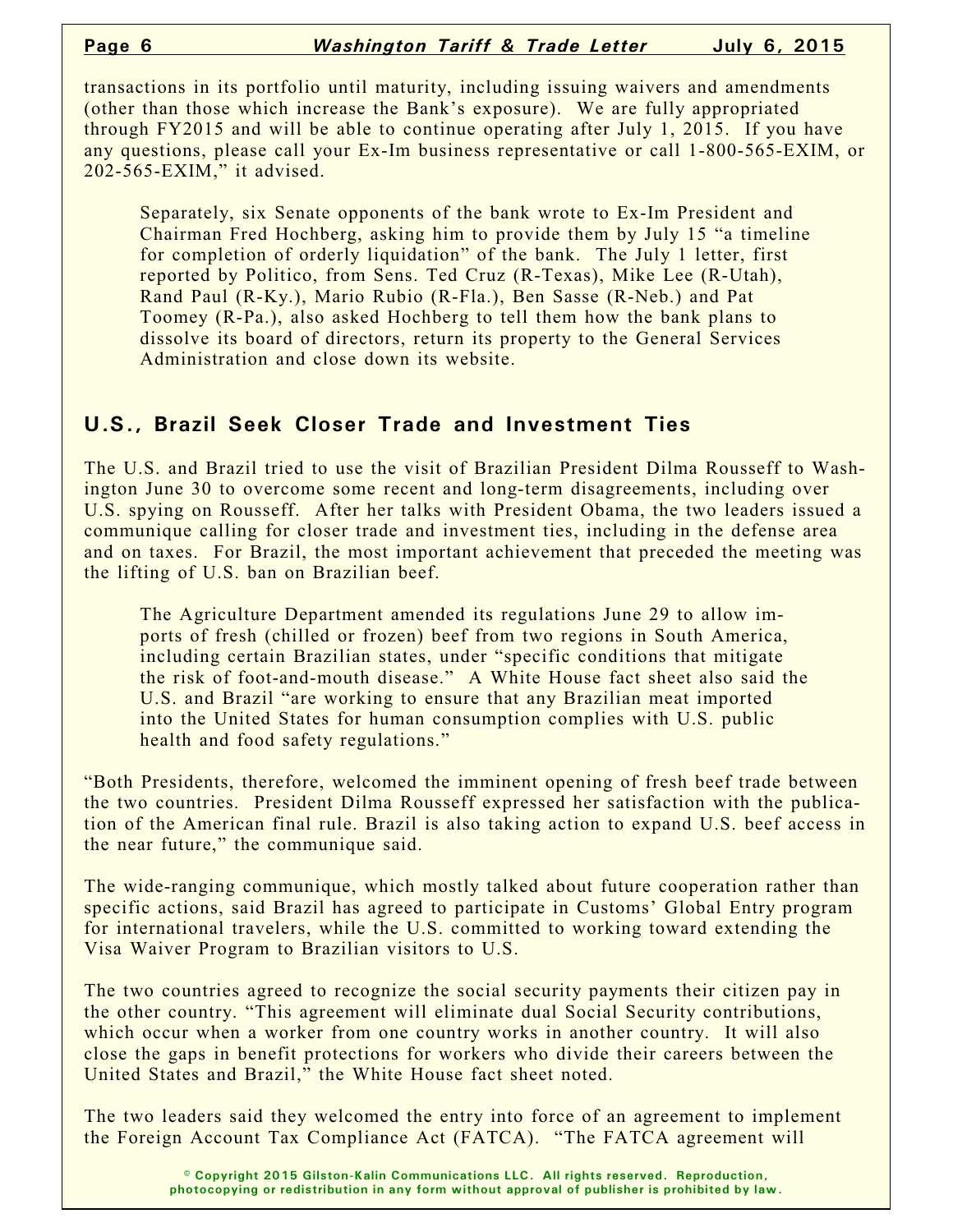improve international tax compliance and combat offshore tax evasion by facilitating an annual automatic exchange, on a reciprocal basis, of specific account holder information that financial institutions in each country will report to their own governments as required under local law. The first exchange of information is scheduled to occur in September 2015," the White House fact sheet explained.

The two presidents also welcomed a Defense Cooperation Agreement (DCA), which provides a framework for defense cooperation, as well as the General Security of Military Information Agreement (GSOMIA).

"Defense and Commerce together with the Brazilian Ministry of Defense announced their endorsement of industry efforts to launch a bilateral Defense Industry Dialogue later this year. This dialogue will institutionalize engagement between the U.S. and Brazilian private sectors to enable governments and industry to exchange information and ideas; increase technology cooperation and collaboration in the defense sector; deepen mutual understanding of our defense industries; and discuss long-term defense priorities," the fact sheet said.

## **Wikileaks Unveils More Texts from Services Talks**

They're at it again. In time for the next round of talks, Wikileaks, the Internet source of purloined information, released nine more secret documents July 1 and 2 from previous rounds of talks on a Trade in Services Agreement (TISA). The next round of talks, which the U.S. is currently negotiating with the European Union and 23 other partners, will be held July 6-10. While the release is intended to inflame opposition to TISA, it is likely to please industry, which favors many of the provisions in the released documents.

One batch contains updated drafts and annexes on electronic commerce, telecommunications services, financial services and maritime transport services. The other includes the draft "core" text for the talks, along with updated annexes on the movement of natural persons, domestic regulation and transparency. The draft annex on government procurement had not been published previously, it said (see **WTTL**, June 8, page 7).

The two-page government procurement (GP) draft chapter from April 2015 contains a bracketed proposal by the European Union (EU), Norway, Israel and Liechtenstein. "Each Party shall ensure that the service suppliers of any other Party that have established a commercial presence in its territory through the constitution, acquisition or maintenance of a juridical person are accorded national treatment … as regards government procurement of services of the Party in its territory," it reads.

It says each party "shall ensure that the government procurement of services is conducted in a transparent and impartial manner that: (a) ensures that the service market is opened up to competition; (b) avoids conflicts of interest; and (c) prevents corruptive practices." As in previous leaks, Wikileaks also released its own analysis along with the draft texts.

On the "core" text, the organization pointed out three features that go beyond the existing General Agreement on Trade in Services. "First, the core rules are supplemented by new substantive restrictions on what governments can do. Second, there are new or more extensive criteria for decision-making and rights for commercial firms, including foreign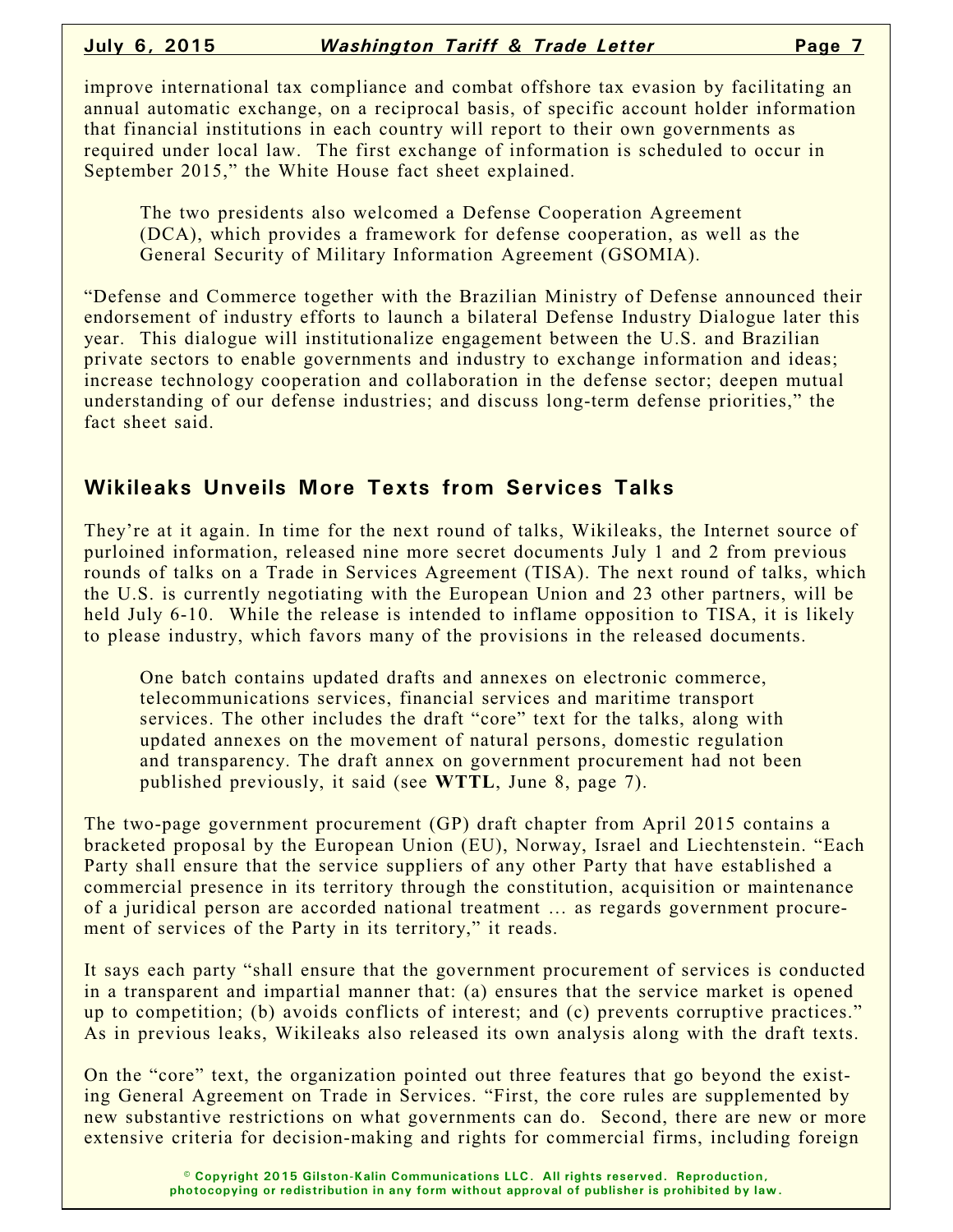firms, to pressure governments to protect their interests," it wrote. "Third, changes to scheduling bring more services under the two main rules on non-discrimination in favor of locals (national treatment) and not restricting the size and shape of, and foreign presence in, the market (market access)," it said.

The TISA text also anticipates much greater use of "additional commitments" that will bound governments "to a range of new restrictions on certain activities or sectors, which may or may not be linked to the schedules," it added. In government procurement, Wikileaks warned the agreement would hurt policies for small and medium-sized enterprises.

"This extreme liberalisation of GP would undermine the deliberate government policies of a number of developed and developing TISA countries which try to promote their domestic services companies and hence local employment including for indigenous peoples. etc., through GP laws and policies. It is also likely to undermine widespread policies to support domestic micro, small and medium enterprises. The limited exceptions available for this proposed AGP would not save these and other programs in TISA countries from being severely undermined by this proposal if it is agreed to," Wikileaks noted in its analysis.

#### **\* \* \* Briefs \* \* \***

CONSOLIDATED SCREENING LIST: Commerce July 2 added "Fuzzy Name Search" to Consolidated Screening List (CSL) search engine, along with modifications to downloadable files. "Fuzzy Name Search means that you can search the CSL without knowing the exact spelling of an entity's name. By setting Fuzzy Name to On, the CSL returns a 'score' for all results that exactly match or nearly match the name that is searched," Commerce email announced.

ELECTRONICS: In Federal Register July 2 DDTC clarified controls on certain intelligence analytics software under USML Category XI by reinserting words "analyze and produce information from" to paragraph (b). Changes will be effective until Dec. 29, 2015, "while a long term solution is developed," notice said. Department will publish any permanent revision as proposed rule for public comment, it noted.

COTTON: USTR Michael Froman June 30 asked ITC to conduct Section 332 investigation on U.S. production, imports, exports, and consumption for five cotton articles from 2012-2014.

MAGNESIA CARBON BRICKS: Customs was not justified in requiring 260.24% bond on entry of magnesia carbon brick from Vietnam because it feared imports actually came from China, CIT Chief Judge Timothy Stanceu ruled June 26 (slip op. 15-69). Duty was combination of 236% antidumping order and 24.24% countervailing duty on Chinese imports. "In summary, the court concludes that the decision to require a single transaction bond as a condition of release of the December 2 entry was 'arbitrary and capricious' within the meaning of the APA," Stanceu wrote. The decision was not supported by satisfactory explanation and did not rest on rational connection to facts found. Government "raises various arguments as to why the court must sustain the decision to require the additional security for the December 2 entry. None of these arguments convinces the court," he ruled.

TARGETED DUMPING: Court of Appeals for Federal Circuit (CAFC) June 24 affirmed CIT ruling upholding Commerce's use of targeted dumping methodology in administrative review of antidumping order on polyethylene terephthalate film (PET) from United Arab Emirates (UAE). At CIT, JBF RAK challenged Commerce's targeted dumping analysis and disputed department's authority to apply average-to-transaction comparison method in administrative reviews. CIT